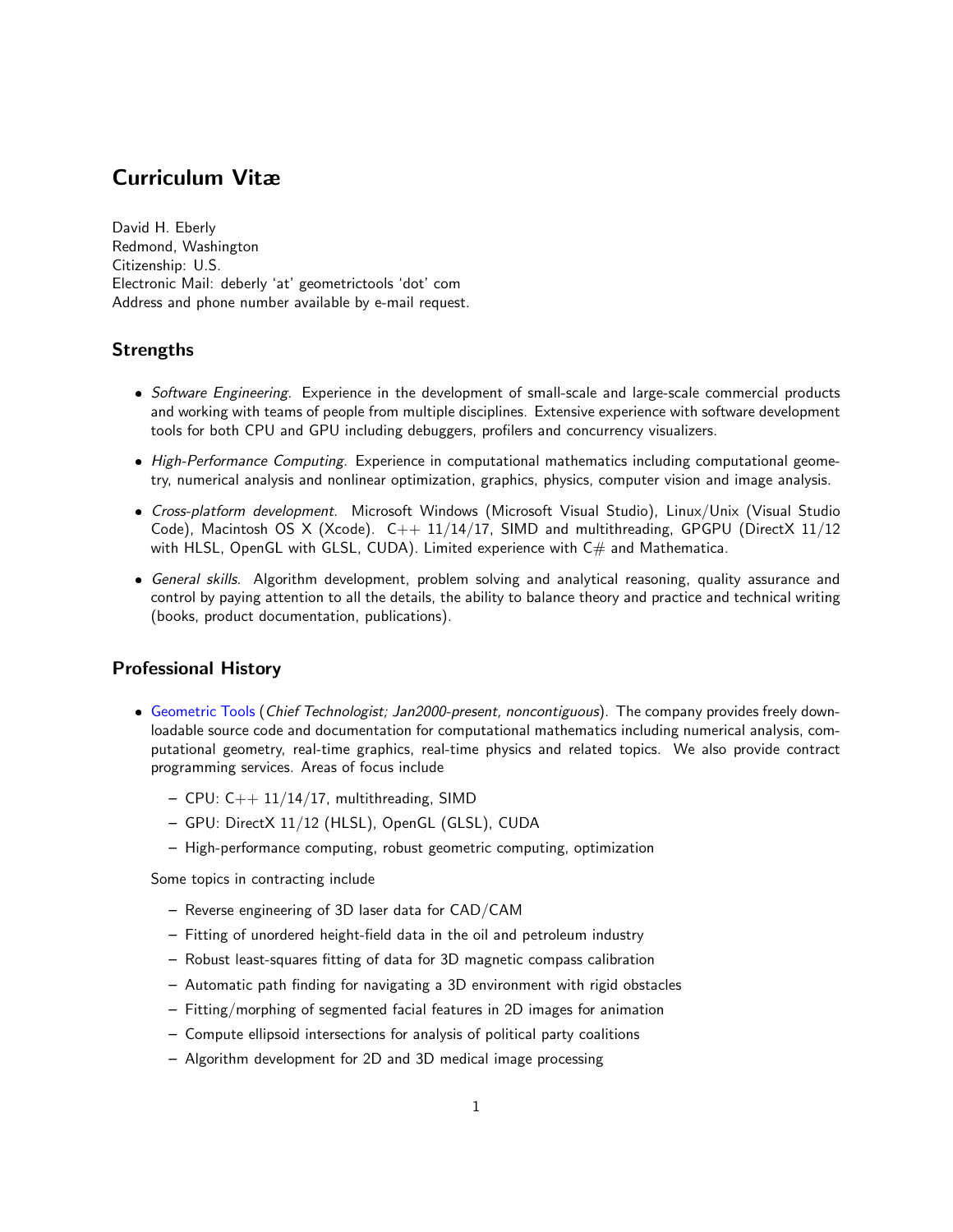- [Omnivor Inc.](http://omnivor.io) (Senior Software Engineer; Jun2017-Apr2018). The company develops algorithms and software for generation of live-action AR/VR content (surface reconstruction and meshing from multiple camera views for time-varying scenes, GPU-based mesh partitioning using bounding volume trees, GPU-based motion estimation). Areas of focus included GPGPU computing, numerical optimization, geometry, computer vision and Linux development. Also worked on 3D rendering in web browsers using WebGL and three.js.
- [Microsoft](https://www.microsoft.com/en-us/research/) (Principal Software Engineer; Nov2010-May2017, noncontiguous).

Jan2017-May2017: Worked on the Artificial Intelligence and Research Initiative, specifically on the [Custom](https://azure.microsoft.com/en-us/services/cognitive-services/) [Vision Service](https://azure.microsoft.com/en-us/services/cognitive-services/) associated with [Cognitive Services.](https://azure.microsoft.com/en-us/services/cognitive-services/custom-vision-service/) Projects and tasks included

- Improving performance of the machine-learning-based image tagging system
- Algorithms for preprocessing images to reduce bandwidth to a cloud server

Feb2016-Dec2016: Worked in Analog Science, the research and development branch for [Microsoft HoloLens.](https://www.microsoft.com/microsoft-hololens/en-us) Projects and tasks included

- General resource to help bridge the gap between research and engineering
- GPU-based ray tracing
- Modeling of camera sensors and optimization via bundle adjustment
- Foveated rendering using DirectX 12 to minimize power consumption
- Late latching for synchronization related to head pose and eye gaze

Jun2015-Jan2016: Contractor through Aditi Private Technologies Ltd. Worked on the [Microsoft Surface](https://www.microsoft.com/microsoft-surface-hub/en-us) [Hub](https://www.microsoft.com/microsoft-surface-hub/en-us) project. Projects and tasks included

- Working with camera systems for face detection via deep neural networks
- Mapping algorithms from CPU to GPU and/or SIMD (SSE/AVX/AVX2)
- Performance analysis and optimization (memory and speed)

Nov2010-Dec2013: Worked in the Startup Business Group, a research branch of Microsoft. Projects and tasks included

- Prototyping graphics and physics engines as an API for HoloLens developers
- Helping develop a multisensor camera for computing depth from stereo
- Prototyping large touch monitors with multisensor cameras and head trackers
- Surface reconstruction from stereo camera data to produce manifold meshes
- [2XL Games, Inc.](http://2xlgames.com) (PlayStation 3 Developer; Jan2007-Dec2008). Projects and tasks included
	- A terrain tool for adaptive mesh refinement and embedding road meshes
	- Optimization of our real-time physics engine
	- Implementing broad-phase collision culling on the SPUs
	- Implementing ecosystem generation on the SPUs
	- 3DS Max exporter
	- FX metacompiler to bundle Cg files, shader constants and render state
	- Memory analysis tools and specialized memory managers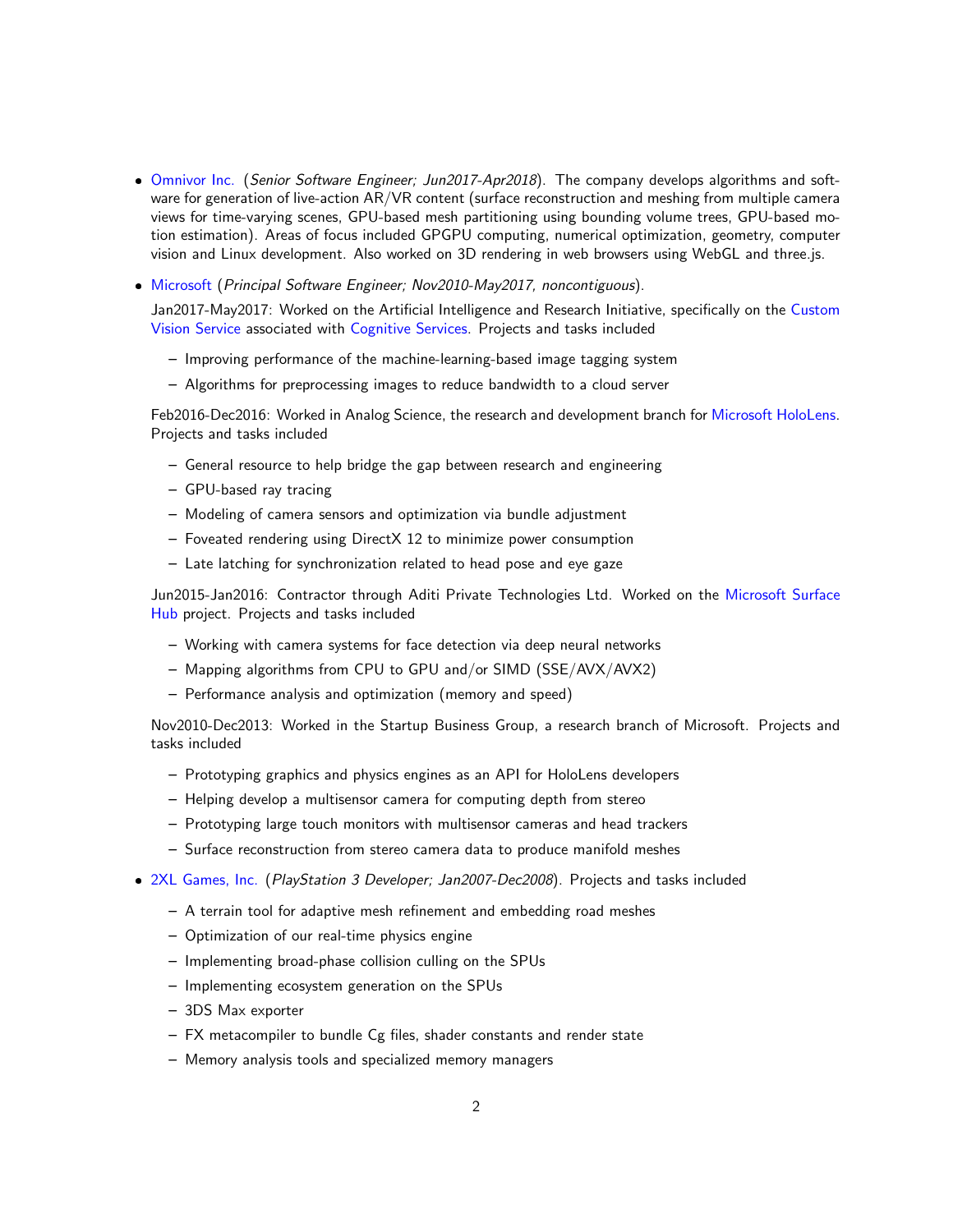• Numerical Design, Ltd. (Jan1997-Aug2000 and Oct2004-Apr2005, noncontiguous). The company developed one of the first commercial game engines using GPU hardware, called NetImmerse and later known as Gamebryo.

Oct2004-Apr2005: Joint CTO. Projects and tasks included

- Mentor to the engineers and providing direction and insight for the product
- Automatic portalization tool to generate visibility graphs
- Animation compression tool to reduce keyframes but retain visual quality
- Screen-space polygon system for UI development

Jan1997-Aug2000: Director of Engineering. Projects and tasks included

- Managing the engineers and providing direction and insight for the product
- Joint architect of the engine subsystems, including implementing
	- \* Mathematics support
	- \* Scene graph management
	- \* Basic physics engine (collision detection/response, 3D picking)
	- \* Terrain management with continuous level of detail
	- \* Inverse kinematics
- · [SAS Institute, Inc.](https://www.sas.com/en_us/home.html) (Member of Applications Staff in Research and Development; Sep1995-Dec1996). Programmer on the SAS Insight project (statistical graphics). Worked on a team to convert SAS software to a client-server model with Windows NT clients and any architecture server.
- [Computer Science, University of North Carolina at Chapel Hill](https://cs.unc.edu/) (Research Associate Professor; May1994-Aug1995). Research Associate Professor with joint appointment in Neurosurgery. Research and development for visualizing 2D/3D medical image data with applications to brain surgery.
- Mathematics, Computer Science and Statistics, University of Texas at San Antonio (Associate Professor; Sep1984-Aug1991). Teaching and research in mathematics, computer science, and engineering. Published papers on modeling of solid fuel combustion, maximum likelihood estimation, signal processing and medical image analysis.

#### Education

- Ph.D. (1994) and M.S. (1993) Computer Science, University of North Carolina
- Ph.D. (1984) and M.S. (1981) Mathematics, University of Colorado
- B.A. (1979) Mathematics, Bloomsburg University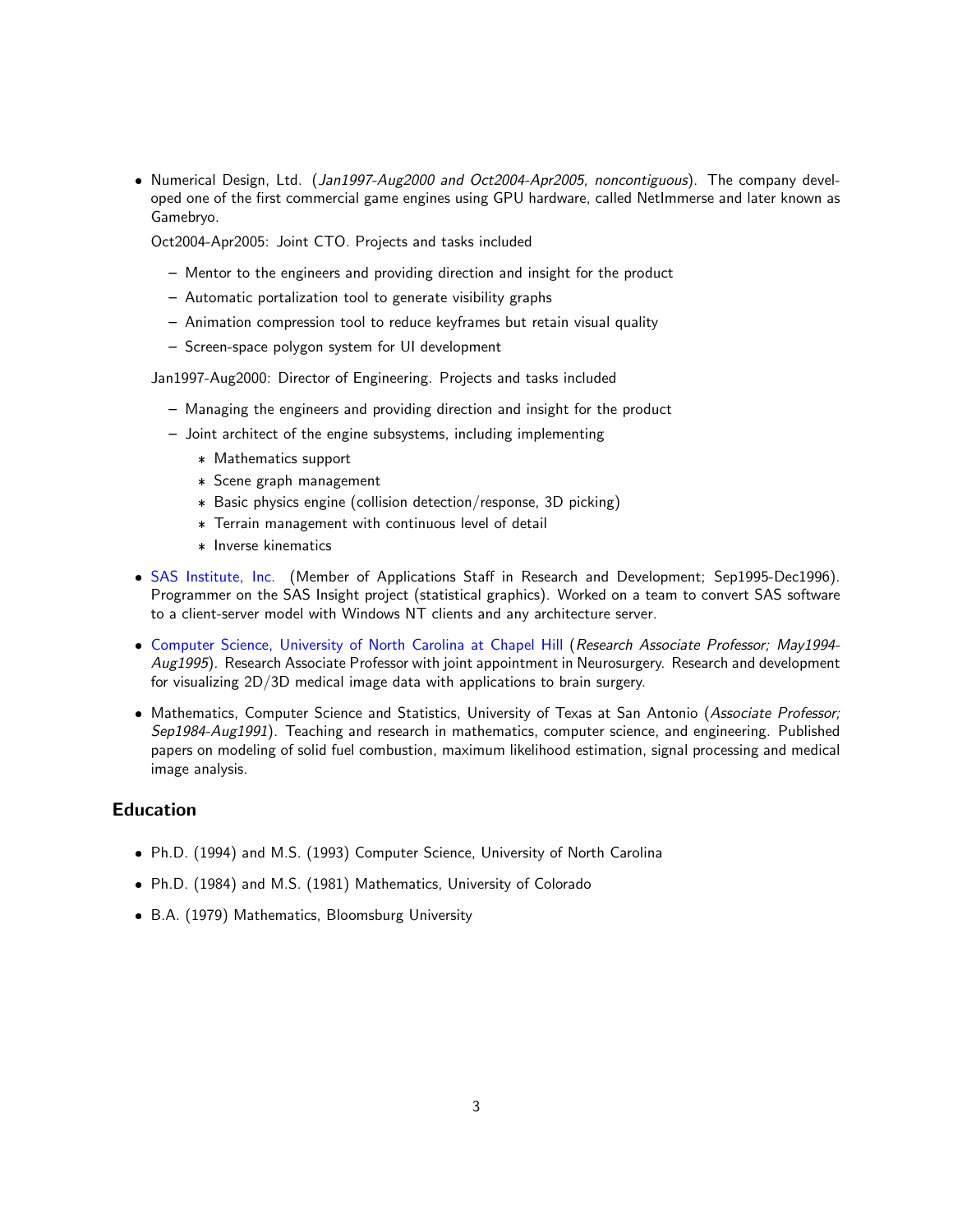#### Books, Book Chapters, and Related

- . D. Eberly, Robust and Error-Free Geometric Computing, CRC Press (Taylor & Francis), Boca Raton, May 2020.
- . D. Eberly, GPGPU Programming for Games and Science, CRC Press (Taylor & Francis), Boca Raton, August 2014.
- D. Eberly, Shape-Preserving Terrain Decimation and Associated Tools, chapter in Game Development Tools, Marwan Ansari, ed., AK Peters/CRC Press, pp. 127-144, May 2011.
- D. Eberly, Game Physics, 2nd Edition, Elsevier, Inc., April 2010.
- D. Eberly, 3D Game Engine Design: A Practical Approach to Real-Time Computer Graphics, 2nd Edition, Morgan Kaufmann Publishers, San Francisco, December 2005.
- D. Eberly, 3D Game Engine Architecture: Engineering Real-Time Applications with Wild Magic, Morgan Kaufmann Publishers, San Francisco, December 2004.
- D. Eberly, Game Physics, Morgan Kaufmann Publishers, San Francisco, December 2003.
- P. Schneider and D. Eberly, Geometric Tools for Computer Graphics, Morgan Kaufmann Publishers, San Francisco, October 2002.
- D. Eberly, 3D Game Engine Design: A Practical Approach to Real-Time Computer Graphics, Morgan Kaufmann Publishers, San Francisco, September 2000.
- Series editor for the Morgan Kaufmann Series in Interactive 3D Technology (10/2000 to 9/2006)
- . D. Eberly, Ridges in Image and Data Analysis, Series on Computational Imaging and Vision, Kluwer Academic Publishers, September 1996.
- D. Eberly, A differential geometric approach to anisotropic diffusion, chapter in Geometry-Driven Diffusion in Computer Vision, Bart ter Haar Romeny, ed., Kluwer Academic Publishers, pp. 371-391, September 1994.
- . J. Bebernes and D. Eberly, Mathematical Problems from Combustion Theory, Applied Mathematical Sciences Series 83, Springer-Verlag, New York, August 1989.

#### Game Credits

- Baja: Edge of Control, 2XL Games Inc., THQ Inc., September 2008 (Xbox 360, PS3), programmer for the company.
- Harrier Attack II, Durell Games Ltd., August 2007 (Windows). 3rd party support (Geometric Tools)
- Swat 4, Irrational Games LLC, Sierra Entertainment Inc., April 2005 (Windows), special thanks (Geometric Tools)
- Hot Wheels: Williams F1: Team Racer, KnowWonder Inc., March 2002 (Windows), contract development (Magic Software)
- · Hot Wheels: Turbo Racing, Stormfront Studios, Electronic Arts Inc., September 1999, (Nintendo 64, PlayStation), special thanks (Magic Software)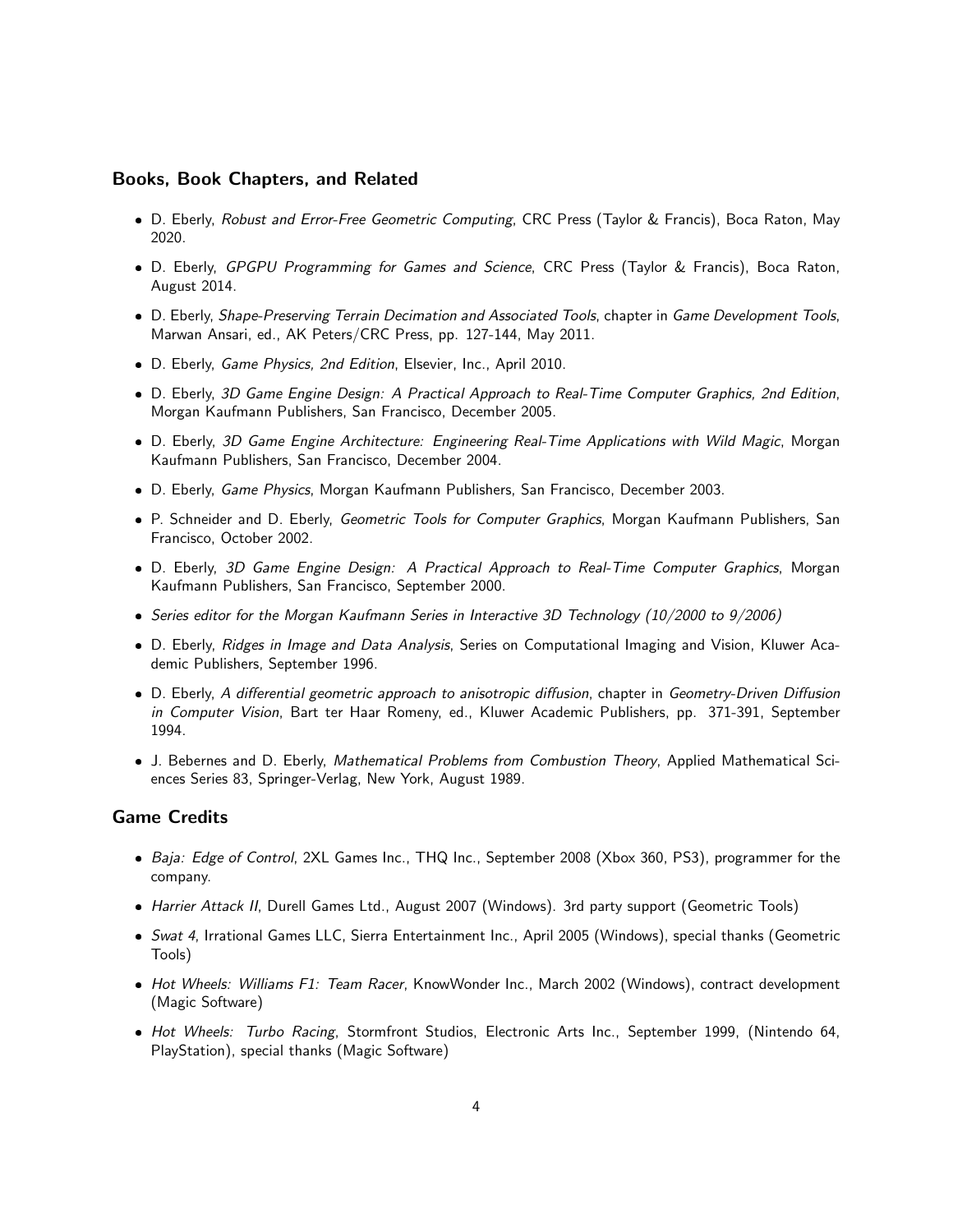#### Publications

- COMPUTER GRAPHICS
	- D. Eberly, A fast and accurate algorithm for computing SLERP, The Journal of Graphics, GPU, and Game Tools, vol. 15, no. 3, pp. 161-176, October 21, 2011.
	- D. Eberly, J. Bebernes, GPU-based methods for exploring parabolic partial differential equations, Rocky Mountain Journal of Mathematics, vol. 41, no. 2, pp. 457-470, 2011.
	- D. Eberly, Metrics for Level of Detail, GDC 2000 Conference Proceedings, pp. 173-190, San Jose, March 8-12, 2000.
	- L. Bishop, D. Eberly, M. Finch, M. Shantz, T. Whitted, Designing a PC Game Engine, IEEE Computer Graphics and Application, pp. 46-53, January/February 1998.
- **IMAGE PROCESSING** 
	- S.M. Pizer, D. Eberly, D. Fritsch, B. Morse, Zoom-invariant vision of figural shape: The mathematics of cores, Computer Vision and Image Understanding, vol. 69, no. 1, pp. 55-71, 1998.
	- J.D. Furst, S.M. Pizer, D. Eberly, Marching cores: a method for extracting cores from 3D medical images, Proceedings of IEEE Workshop on Mathematical Methods in Biomedical Image Analysis, San Francisco, June 21-22, 1996.
	- S. Aylward, S.M. Pizer, E. Bullitt, D. Eberly, Intensity ridges and widths for tubular object segmentation and description, Proceedings of IEEE Workshop on Mathematical Methods in Biomedical Image Analysis, San Francisco, June 21-22, 1996.
	- M.J. McAuliffe, D. Eberly, D.S. Fritsch, E.L. Chaney, S.M. Pizer, Scale-space boundary evolution initialized by cores, Proceedings of Visualization in Biomedical Computing, Hamburg, Germany, September 22-25, 1996.
	- D. Wenzel, D. Eberly, Group algebras in signal and image processing, invited paper in Advances in Imaging and Electron Physics, vol. 95, pp. 2-79, October 1995.
	- D. Eberly, Fast algorithms for ridge construction, Proceedings SPIE Photonics East 1994: Vision Geometry III, vol. 2356, pp. 231-242, 1994.
	- A. Liu, S. Pizer, D. Eberly, B. Morse, J. Rosenman, E. Chaney, E. Bullitt, V. Carrasco, Volume registration using the 3D core, Visualization in Biomedical Computing 1994, SPIE Proceedings, vol. 2359, pp. 217-226.
	- D. Eberly, R. Gardner, B. Morse, S. Pizer, C. Scharlach, Ridges for image analysis, Journal of Mathematical Imaging and Vision, vol. 4, pp. 351-371, 1994.
	- D. Eberly, S. Pizer, Ridge flow models for image segmentation, Proc. SPIE Medical Imaging VIII, vol. 2167, pp. 54-64, 1994.
	- D. Puff, D. Eberly, S. Pizer, Object-based interpolation via the multiscale medial axis, Proc. SPIE Medical Imaging VIII, vol. 2167, pp. 143-150, 1994.
	- D.V. Beard, D. Eberly, B. Hemminger, S. Pizer, R. Faith, C. Kurak, M. Livingston, Interacting with image hierarchies for fast and accurate object segmentation, Proc. SPIE Medical Imaging VIII, vol. 2167, pp. 10-17, 1994.
	- D. Fritsch, S. Pizer, B. Morse, D. Eberly, A. Liu, The multiscale medial axis and its applications in image registration, Pattern Recognition Letters, vol. 15, pp. 445-452, 1994.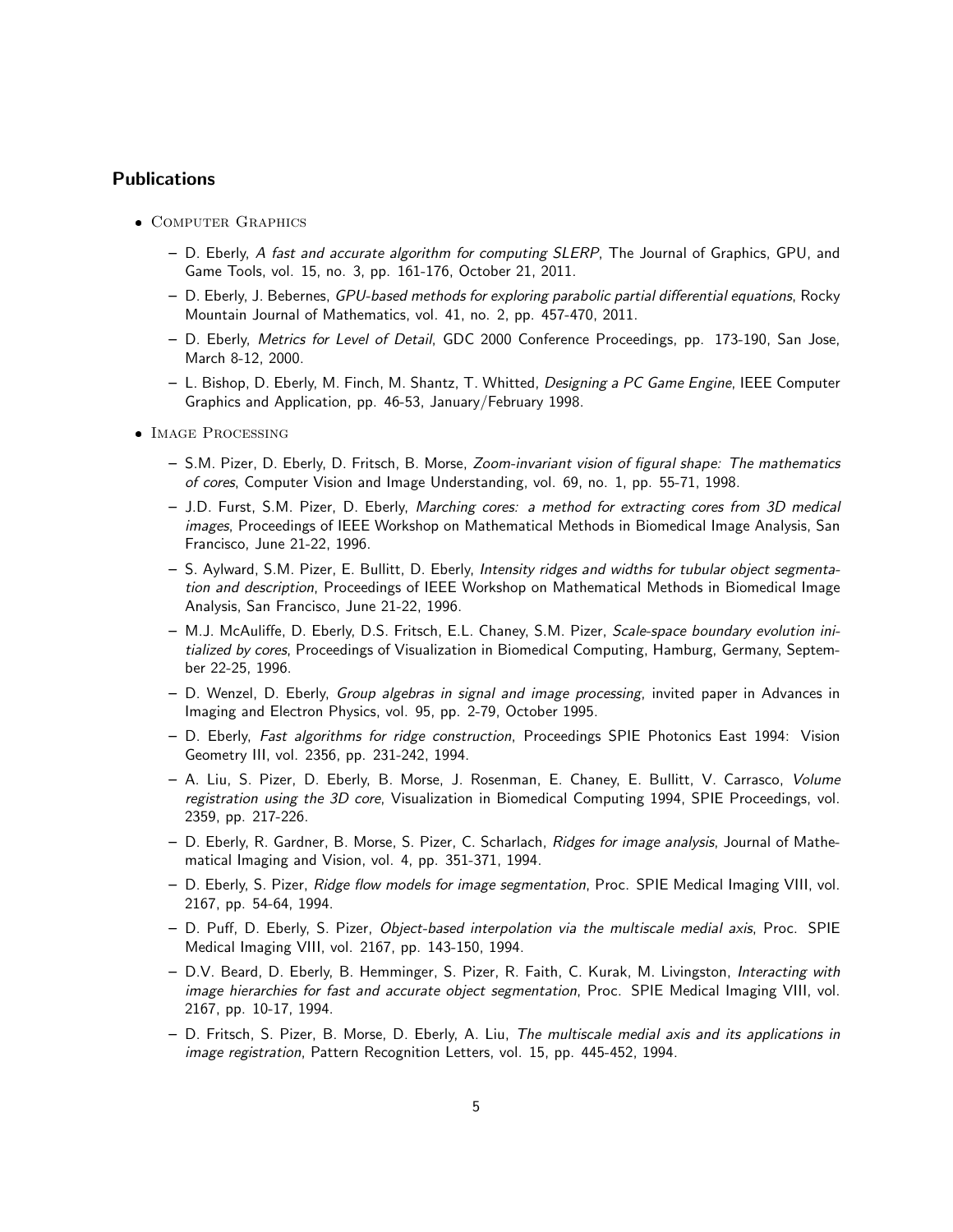- S.M. Pizer, D.S. Fritsch, B.S. Morse, D.H. Eberly, A. Liu, Multiscale medial axis approaches for object definition and registration in medical images, Proc. International Conference on Volume Image Processing, Dept. of Radiology, Univ. of Utrecht, the Netherlands, pp. 1-4, 1993.
- D.V. Beard, R.E. Faith, D. Eberly, S.M. Pizer, C. Kurak, R.E. Johnston, The Magic Crayon: An object definition and volume calculation testbed, SPIE Medical Imaging VII, vol. 1898, pp. 789-796, 1993.
- J. Lancaster, D. Eberly, A. Alyassin, J.H. Downs III, P.T. Fox, A geometric model for measurement of surface distance, surface area, and volume from tomographic images, Medical Physics, vol. 19, no. 2, March/April, pp. 419-431, 1992.
- D. Eberly, D. Fritsch, C. Kurak, Filtering with a normalized Laplacian of a Gaussian filter, Proc. SPIE Mathematical Methods in Medical Imaging, vol. 1768, pp. 50-57, 1992.
- D. Eberly, J. Lancaster, On gray scale image measurements: I. Arc length and area, CVGIP: Graphical Models and Image Processing, vol. 53, no. 6, pp. 538-549, 1991.
- D. Eberly, J. Lancaster, A. Alyassin, On gray scale image measurements: II. Surface area and volume, CVGIP: Graphical Models and Image Processing, vol. 53, no. 6, pp. 550-562, 1991.
- D. Eberly, D. Wenzel, Adaptation of group algebras to signal and image processing, CVGIP: Graphical Models and Image Processing, vol. 53, no. 4, pp. 340-348, 1991.
- D. Eberly, D. Wenzel, H. Longbotham, Hexagonal tessellations in image algebra, Proc. SPIE Image Algebra and Morphological Image Processing, vol. 1350, pp. 25-30, 1990.
- D. Eberly, P. Hartung, Group convolutions and matrix transforms, SIAM Journal on Algebraic and Discrete Methods, vol. 8, pp. 263-276, 1987.
- Signal Processing
	- H. Longbotham, D. Eberly, The WMMR filters: A class of robust edge enhancers, IEEE Transactions on Signal Processing, vol. 41, no. 4, pp. 1680-1685, 1993.
	- H. Longbotham, D. Eberly, Statistical properties, fixed points, and decomposition with the WMMR filters, Journal on Mathematical Imaging and Vision, vol. 2, pp. 99-116, 1992.
	- H. Longbotham, D. Eberly, Fixed points of some ordering based filters, Proc. SPIE Nonlinear Image Processing III, vol. 1658, pp. 37-45, 1992.
	- D. Eberly, H. Longbotham, J. Aragon, Complete classification of the fixed points to 1-dimensional median filtering, IEEE Trans. on Signal Processing, vol. 39, pp. 197-200, 1991.
- COMBUSTION MODELS
	- D. Eberly, Analysis of a model in solar magnetohydrostatics, International Journal of Mathematics and Mathematical Science, vol. 13, pp. 755-762, 1990.
	- J. Bebernes, D. Eberly, Characterization of blowup for a reaction-diffusion equation with a convection term, Q. Jour. Mech. appl. Math., vol. 42, pp. 448-456, 1989.
	- J. Bebernes, D. Eberly, A description of self-similar blowup for dimensions  $n \geq 3$ , Analyse Non Lineaire, Ann. Inst. Henri Poincare, vol. 5, pp. 1-21, 1988.
	- D. Eberly, Nonexistence for the Kassoy problem in dimensions 1 and 2, Journal of Mathematical Analysis with Applications, vol. 129, pp. 401-408, 1988.
	- J. Bebernes, A. Bressan, D. Eberly, A description of blowup for the solid fuel ignition model, Indiana University Mathematics Journal, vol. 36, pp. 295-305, 1987.